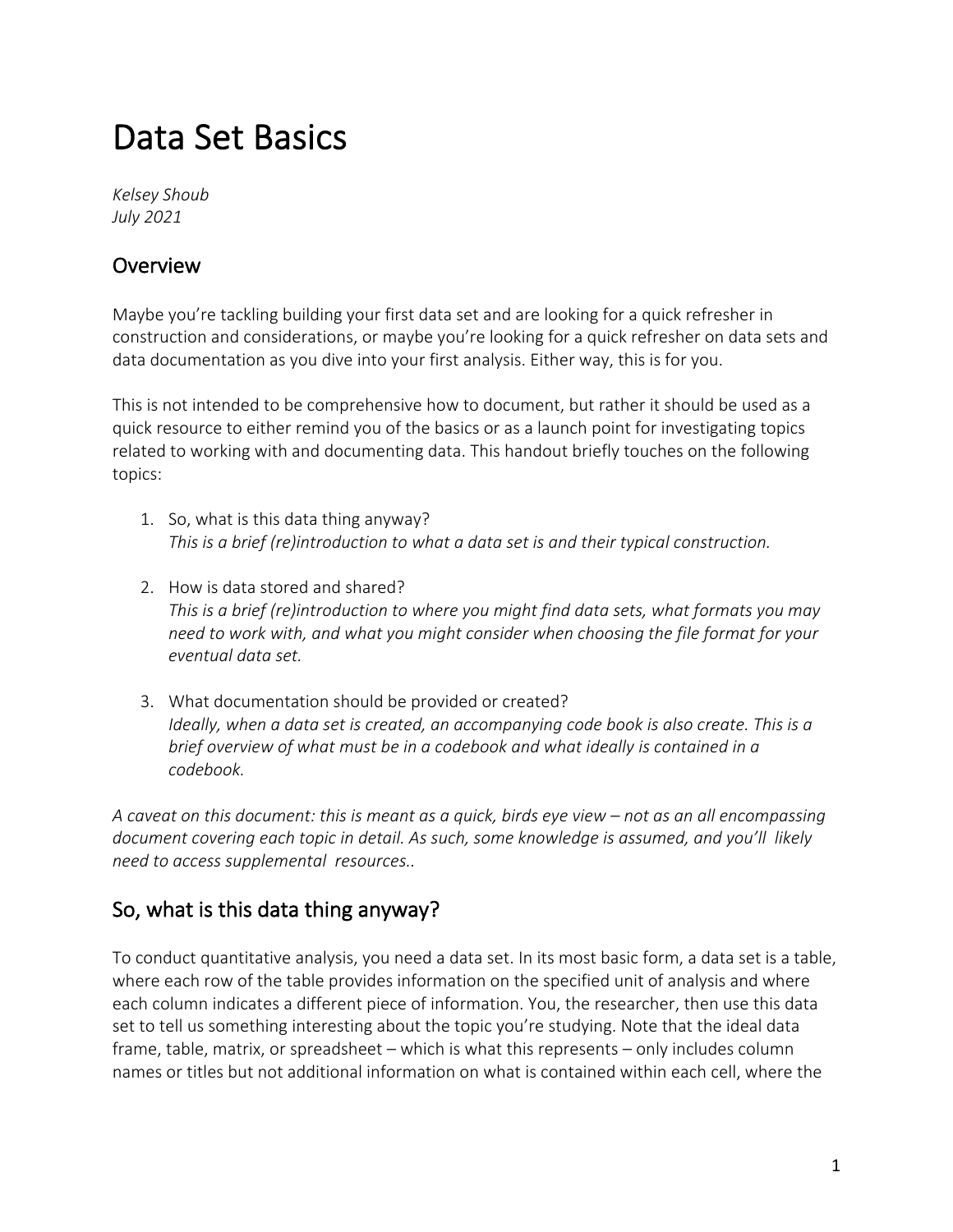data comes from, coding schemes, etc. All of that information should exist, but it should be housed elsewhere to facilitate cleanly working with the data set.

Let's walk through an example. Pretend that you want to understand whether Congressional candidates who raise more money are more likely to win their general election races for the US House of Representatives. To answer this question, or at least to begin to answer it, you would turn to a data set that records information by candidate on: the candidate's name, what race they are running in, the specific election (i.e., type and year), how much they raised, how much their opponent raised, the difference, whether or not they raised more than their opponent, and whether that candidate on.

Let's look at a snapshot of what this data set might look like for South Carolina's 2<sup>nd</sup> district.

| NORTH CAROLINA                                |                       |                                 |                                |                                                         |                       |
|-----------------------------------------------|-----------------------|---------------------------------|--------------------------------|---------------------------------------------------------|-----------------------|
| Fairfield<br>Abberlik<br>Atheville<br>Edefald | <b>Candidate Name</b> | <b>House</b><br><b>District</b> | <b>Amount</b><br><b>Raised</b> | <b>Amount Opponent   Difference in</b><br><b>Raised</b> | <b>Amounts Raised</b> |
| Aken.                                         | Joe Wilson            | $\overline{2}$                  | \$1.2                          | \$0.1                                                   | \$1.1                 |
| <b>GEORGIA</b>                                | Sean Carrigan         | $\mathbf{2}$                    | \$0.1                          | \$1.2                                                   | $-51.1$               |
| <b>Bistricts of 113<sup>th</sup> Congress</b> |                       |                                 |                                |                                                         |                       |

Let's break this down a little more.

Variables in the columns. This may be represented by the letter k.

| Observations in the<br>columns.                                      |                       |                                 |                                |                                         |                                               |  |
|----------------------------------------------------------------------|-----------------------|---------------------------------|--------------------------------|-----------------------------------------|-----------------------------------------------|--|
| This may be<br>represented by the                                    | <b>Candidate Name</b> | <b>House</b><br><b>District</b> | <b>Amount</b><br><b>Raised</b> | <b>Amount</b><br><b>Opponent Raised</b> | <b>Difference in</b><br><b>Amounts Raised</b> |  |
| letter n, such that n                                                | Joe Wilson            | $\mathbf{2}$                    | \$1.2                          | \$0.1                                   | \$1.1                                         |  |
| indicates a specific row<br>while N indicates the<br>total number of | Sean Carrigan         | $\overline{2}$                  | \$0.1                          | \$1.2                                   | $-$1.1$                                       |  |
| observations.                                                        |                       |                                 |                                |                                         |                                               |  |

In matrix notation, this would be summarized by saying it is an n by k (nxk or  $[n,k]$ ) matrix. This means that there are N observations or rows and K variables or columns.

## How is data stored and shared?

Data can come from many different sources. Sometimes, you create it, as is done to construct primary data sets. For example, you may run a survey, or you may scour records for information that you in turn input into a spreadsheet. Alternatively, you may access someone else's data, as is done with secondary data analysis. For this you, may be accessing data through a government's open data portal, accessing data via a dataverse, or using data provided by your work or supervisor.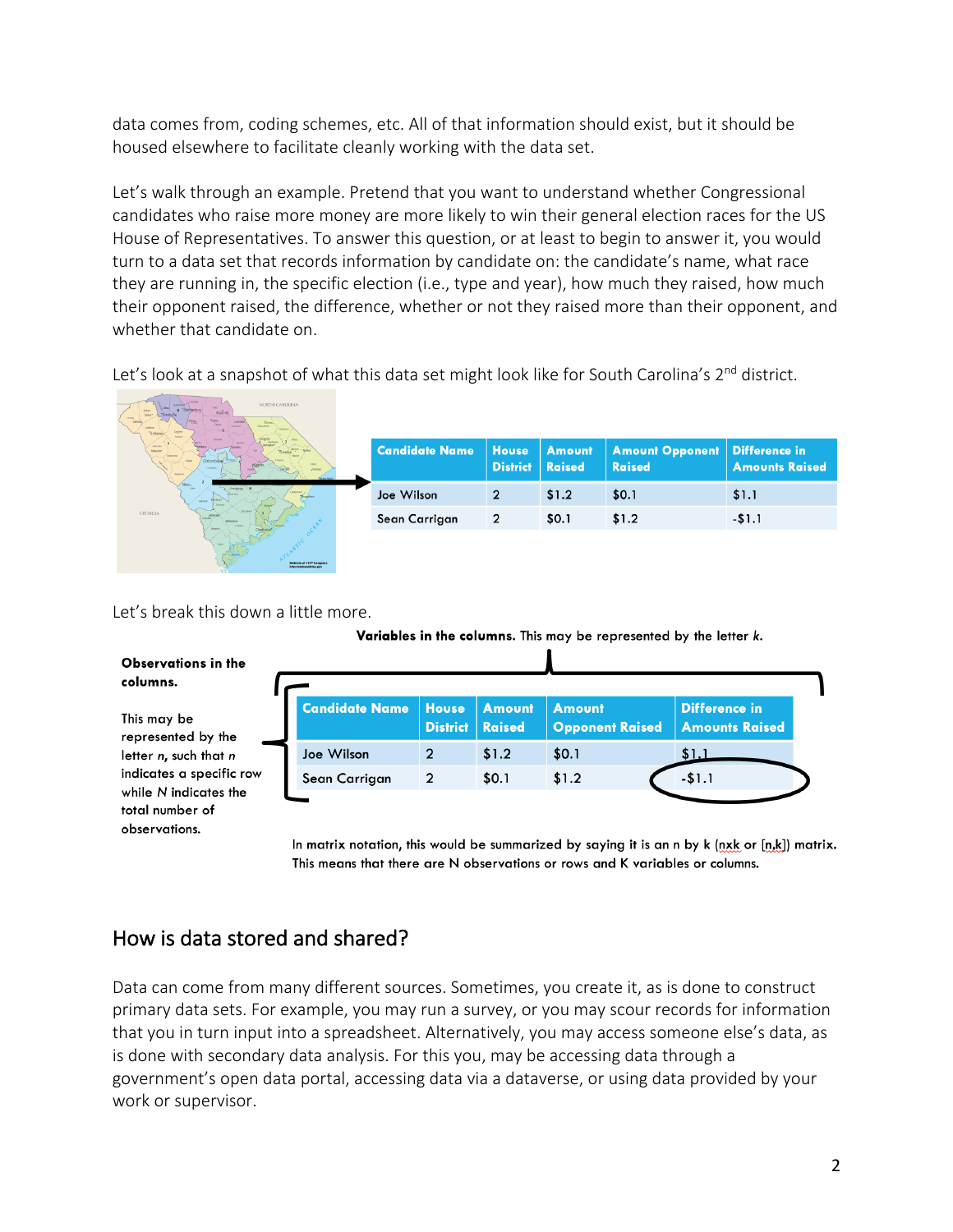#### *Where is it stored?*

There are two general ways to store data. When choosing where to store your data where you may look for already built data sets, there are two general places to run to: private files and resources (i.e., your local computer or cloud or your work) or public files and resources.

- Privately
	- o When you're creating and working with a data set, you will likely locally save it (e.g., on your computer) or save it privately on a cloud (e.g., on Dropbox).
- Publicly
	- o As the push for transparency in academia has increased, teams and individuals have made the data sets used in their research more available. While this is sometimes done via personal websites, many turn to Dataverses (https://dataverse.org/researchers), which have been built to store and catalog data sets. Three common Dataverses you may want to explore or house your data on upon completion of a project are: ICPSR's Dataverse (https://www.icpsr.umich.edu/web/pages/ICPSR/index.html), Harvard's Dataverse (https://dataverse.harvard.edu/), and Odum's Dataverse.
	- o As the push for transparency in government has increased, bureaucratic agencies, government institutions, and governments generally have begun releasing troves of information and data sets. While this data may be housed on the same Dataverses that academics turn to, many are housed on open data platforms built specifically for them or housed on their specific website.
	- o Note that you should not post a data set that has not been completed (i.e., constructed and cleaned) on the internet. Additionally, many wait to post new datasets online until they have published with it. Further some data will never be publicly posted, as it contains sensitive information.

#### *How is it stored?*

Data is stored in a variety of formats. This table, shown below, presents a quick summary of formats that one may encounter or chose between when storing the final version of your own data set. Two considerations when considering file formats is: how can the file be opened and may the format or platform affect the data stored within it.

| <b>File Extension</b>  | "Native" Program | What can (freely) open it?                     |
|------------------------|------------------|------------------------------------------------|
| <b>Text Files</b>      |                  | Each is saved as a flat file (i.e., one sheet) |
| .CSV                   |                  | Any. Text file with a comma delimiter.         |
| .tab                   |                  | Any. Text file with a tab delimiter.           |
| .txt                   |                  | Any. Text file delimited by another means.     |
| <b>Formatted Files</b> |                  | Each can be opened by it's native program.     |
| .xlsx; .xls            | Excel            | Most statistical software. You will have to    |
|                        |                  | choose which "sheet" to open.                  |
| rda; .RData.           | R                |                                                |
| .sav                   | <b>SPSS</b>      | R via a package.                               |
| .dta                   | Stata            | R via a package.                               |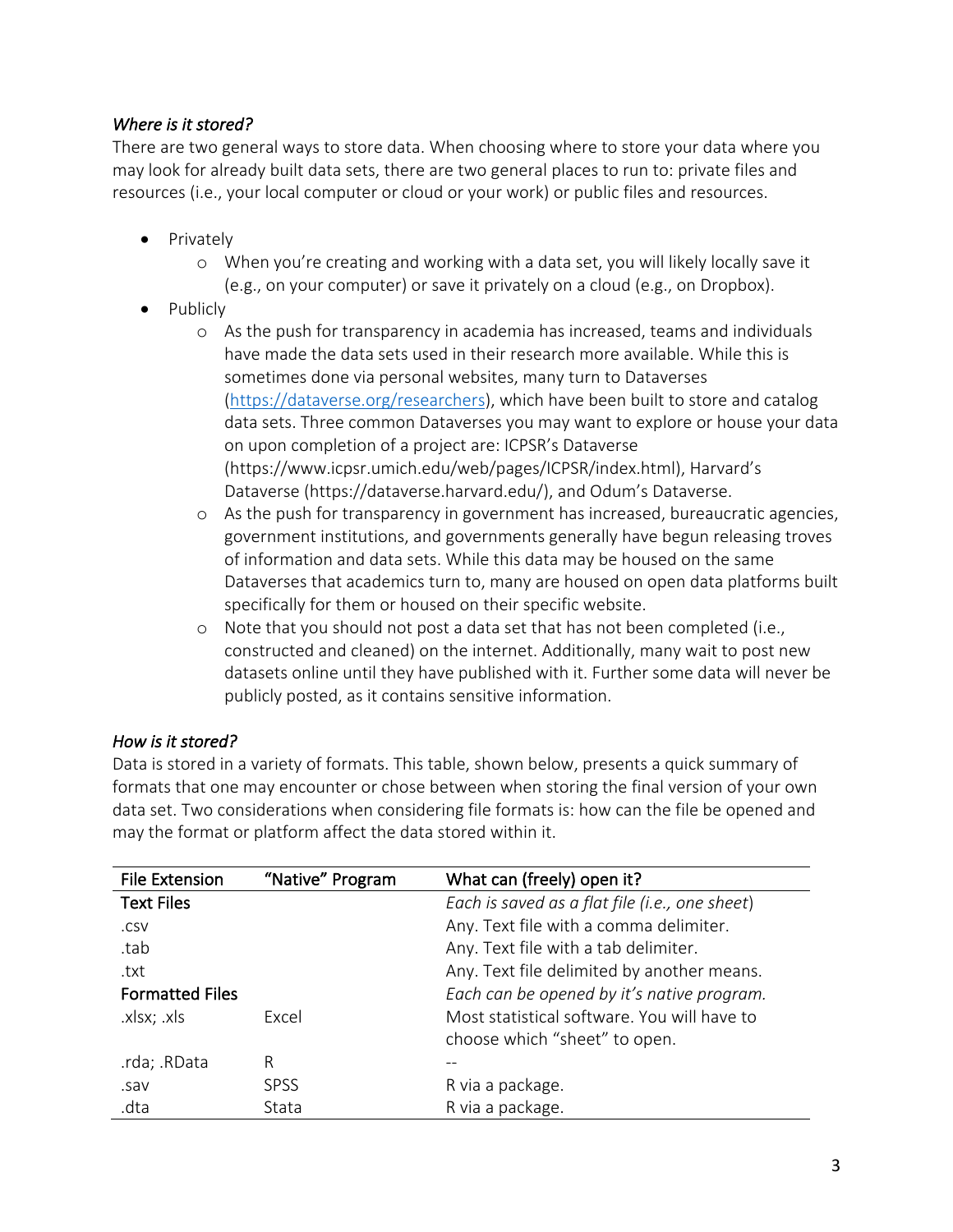Two additional things to note on file formats.

- 1. Regardless of the software you use (e.g., excel, R, etc.), you typically need to know what type of file it is in order to open it appropriately.
- 2. While Excel offers a lot of great functionality, the built-in short cuts can negatively affect studies. For examples, see: https://genomebiology.biomedcentral.com/articles/10.1186/s13059-016-1044-7; https://www.bloomberg.com/news/articles/2013-04-18/faq-reinhart-rogoff-and-theexcel-error-that-changed-history; https://retractionwatch.com/2016/08/17/doing-theright-thing-authors-pull-psych-review-after-finding-inaccuracies/. If you do use Excel for your primary data set construction, management, and analysis, see this article for practical advice on best practices: https://www.tandfonline.com/doi/full/10.1080/00031305.2017.1375989.

### What documentation should be provided or created?

Every data set should have accompanying documentation that provides information on where the data came, what variables are included in the data set, and basic information about those variables. Additionally, your documentation may have a short overview section that gives background information on the data set. The goal of a documentation and a codebook is to communicate the contents of a data set, such that the data set's creator and researchers more generally can understand what's in the data set at a later date.

Let's dig into each of these pieces a bit more.

- Overview
	- o Depending on how long your codebook is and whether the data set being described fits into a broader project with multiple data sets, you may want to include an overview section.
	- o This section should contextualize where this data set sits in a broader project (if applicable), provide basic information on what information the data set contains and how much information the data set contains, and a quick explanation of where the data came from.
	- o Think of this like an abstract for your data set and codebook.
- Data Set Construction
	- o Next you should explain where the information contained within the data set came from and what if any cleaning of the data set occurred.
	- o To the first point, you should provide enough detail, such that if someone wanted to replicate the process they could. For example, for surveys, this might